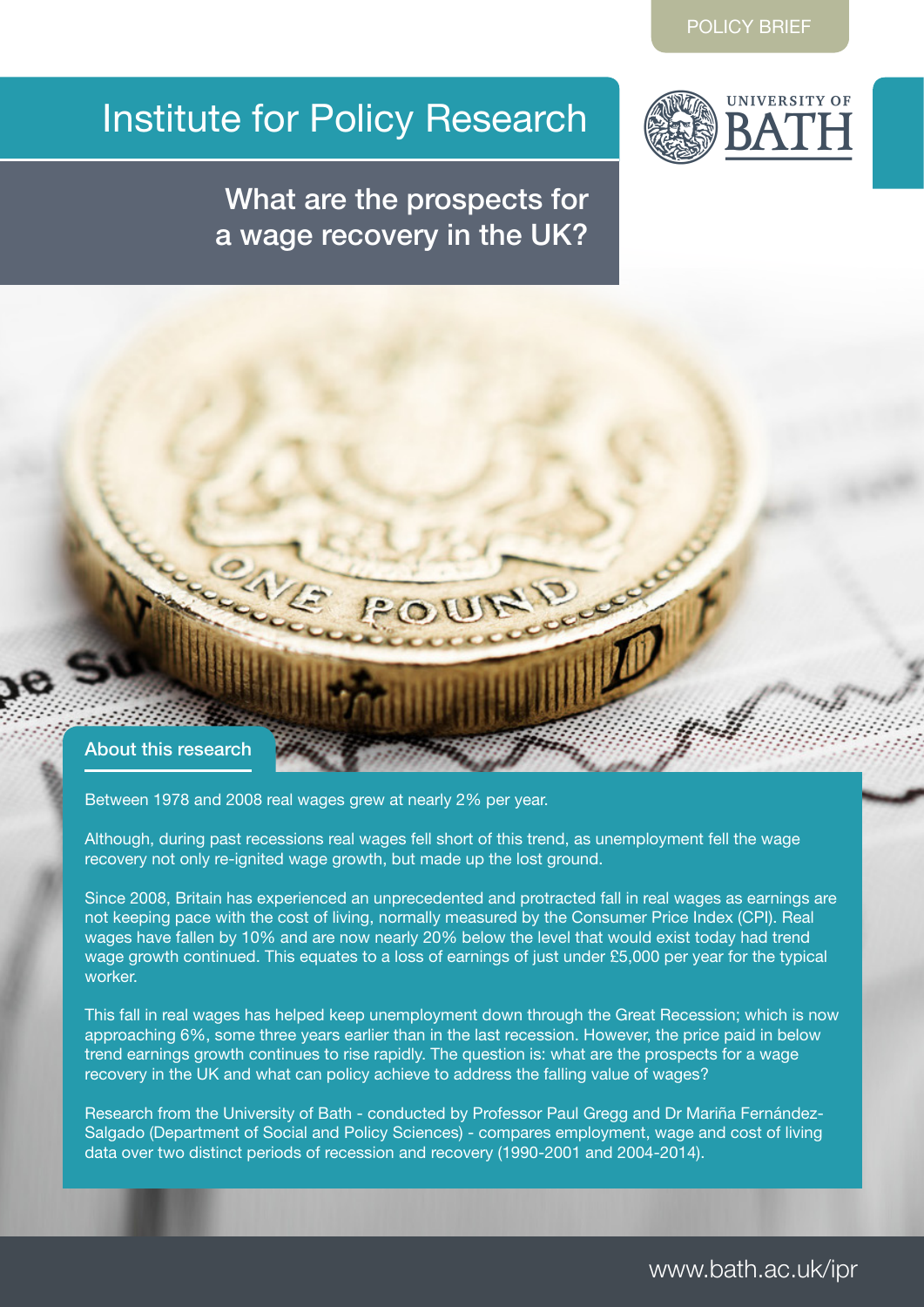#### Wages and unemployment since the crash

Since 2008, Britain has experienced an unprecedented and protracted fall in real wages as earnings are not keeping pace with the cost of living, normally measured by the Consumer Price Index (CPI). Figure 1 plots the growth of (nominal) wages and prices, and provides a trend line showing what wage growth would have looked like if the trend in real wage growth over the last 30 years (that is wages adjusted for prices) had continued. It shows that wages have grown more slowly than prices. Indeed, real wages have fallen by more than 10%, and are now some 20% below the level that would exist today had prior wage trends continued. This equates to falls of £2,500 per year in real terms for the typical British worker, and £5,000 per year below trend.

#### Figure 1: Average weekly earnings, prices and trend wage trajectory (2008 – 14)



*Source: ONS, Average Weekly Earnings Source: ONS, Consumer Price Indices – CPI annual percentage change: 1989 to 2014*

This fall in real wages has helped keep unemployment down through the Great Recession. As Figure 2 shows, unemployment rose from 5% to just over 8% in this recession. These rates are well below those experienced in the 90s, and the peak in unemployment occurred shortly after the recession hit. The recovery has seen unemployment fall to near 6% some three years earlier than after the last recession. Thus, the story in the labour market since the crash has been one of relative benign unemployment combined with far worse wage outcomes. Whether this is a better or worse combination will depend on whether the current fall in unemployment is matched by a wage recovery in the UK in line with that seen after past recessions.

#### Key messages for policy

- Since 2008, real wages have fallen by 10% and are now nearly 20% below the level that would exist today had trend wage growth continued. This equates to a loss of earnings of just under £5,000 for the typical British worker.
- Unemployment peaked two and a half years ago (October 2011), and has fallen rapidly over the last fifteen months. After the 1990s recession, the real wage recovery was well underway two years after the peak in unemployment, with subsequent wage growth recuperating all wage losses and returning to trend within eight years. The wage recovery this time is a long way behind schedule.
- This unprecedented fall in real wages has been driven by the greater sensitivity of wages to unemployment, a six year stagnation in productivity levels, and a decoupling of median wages from productivity growth, which reflects top earners and pensions taking a larger portion of the wage cake.
- Falling unemployment alone will not re-start sustained wage growth. Productivity growth, and in turn business and infrastructure investment, needs to re-start.
- In addition, for a broad-based wage recovery, the real wages of typical workers needs to be linked to productivity, as was the historic norm. Without correcting this, any wage recovery will be focused on top earners not ordinary workers.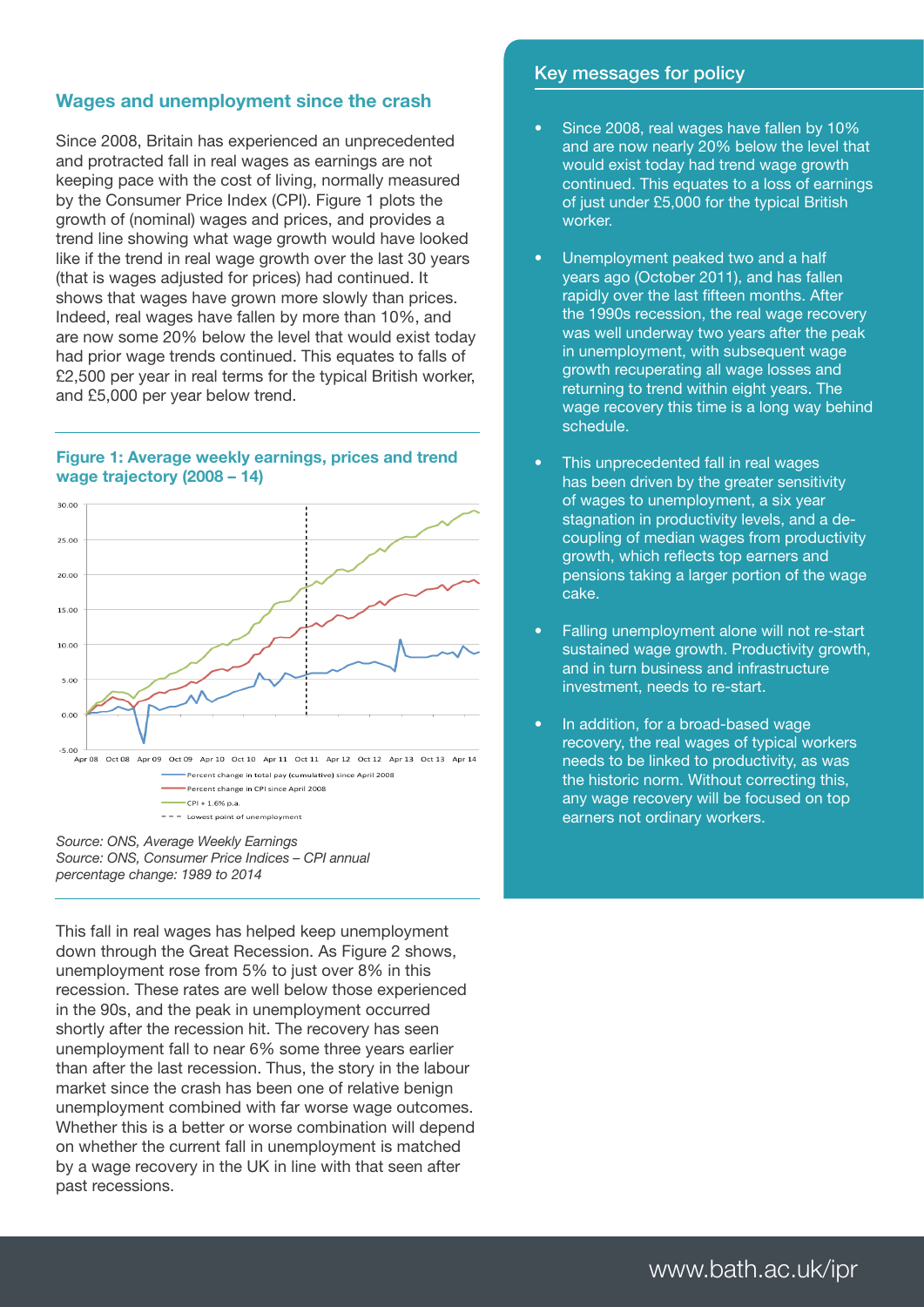

Figure 2: ILO unemployment rates (1988 – 2014

*Source: ONS, ILO Unemployment Rates (1988 – 2014)*

#### Comparisons with the past

Figure 3 (left-hand side panel) shows how wage stagnation and growth played out through the recession and recovery in the 1990s. During the recession real wages didn't fall, but grew below trend, causing a gap to emerge between actual and expected wage levels. The gap peaked at around 5% in 1994; a year or so after unemployment had started to fall. From this point, real wage growth quickly returned to trend. From 1996, as unemployment started to fall more rapidly, wages grew above trend, and by 2001, when unemployment fell to levels below those seen in the late 1980s, wages were some 20% higher than at the onset of the recession. By comparison, the right-hand side panel tells the story of wage stagnation and growth for the Great Recession.

#### Figure 3: Real Median Weekly earnings and trend trajectory 1990 – 2001 and 2008 - 2014



Figure 3a: Real median weekly earning and trend trajectory 1990 – 2001

*Source: Calculated from ONS, Average Weekly Earnings and ONS, Consumer Price Indices – CPI annual percentage change: 1989 to 2014*

Percent change in real median wages (year on year)

For this recovery to match the last one we would expect unemployment to fall toward pre-recession levels - which it is rapidly - but also for real wages to rise by nearly 20%; a prospect that seems unlikely as wages continue to lag behind inflation.

#### Why has this extraordinary fall in real wages occurred?

Research, with Professor Steve Machin (London School of Economics), has explored why this unprecedented fall in wages has occurred. It identifies three major causal factors:

#### *Greater sensitivity of wages to unemployment*

Wages have become more sensitive to movements in unemployment through this recession, compared to the past. Our research suggests that a doubling of unemployment from say 4 - 8% is found to push wages some 14% below trend whereas this was around 7% in the past. But as unemployment falls this should swing back again with a period of above trend growth, although this happens with a lag of around a year. Hence, after the 1990s recession unemployment peaked in 1993, but it was only from 1994 that wage growth re-started, and only from 1996 that wage growth was faster than trend. The unemployment rise through this recession has been moderate and peaked in October 2011, but was broadly flat from the beginning of 2010 to the middle of 2013, at just over 8% (see Figure 2). Given that unemployment peaked in 2011, the expectation would be that real wage growth should have re-started by 2013, and be progressing to above trend now as unemployment falls rapidly. Yet, real wages continued to fall throughout 2013 and the first half of 2014.



#### Figure 3b: Real median weekly earnings and trend trajectory 2008 - 2014

### www.bath.ac.uk/ipr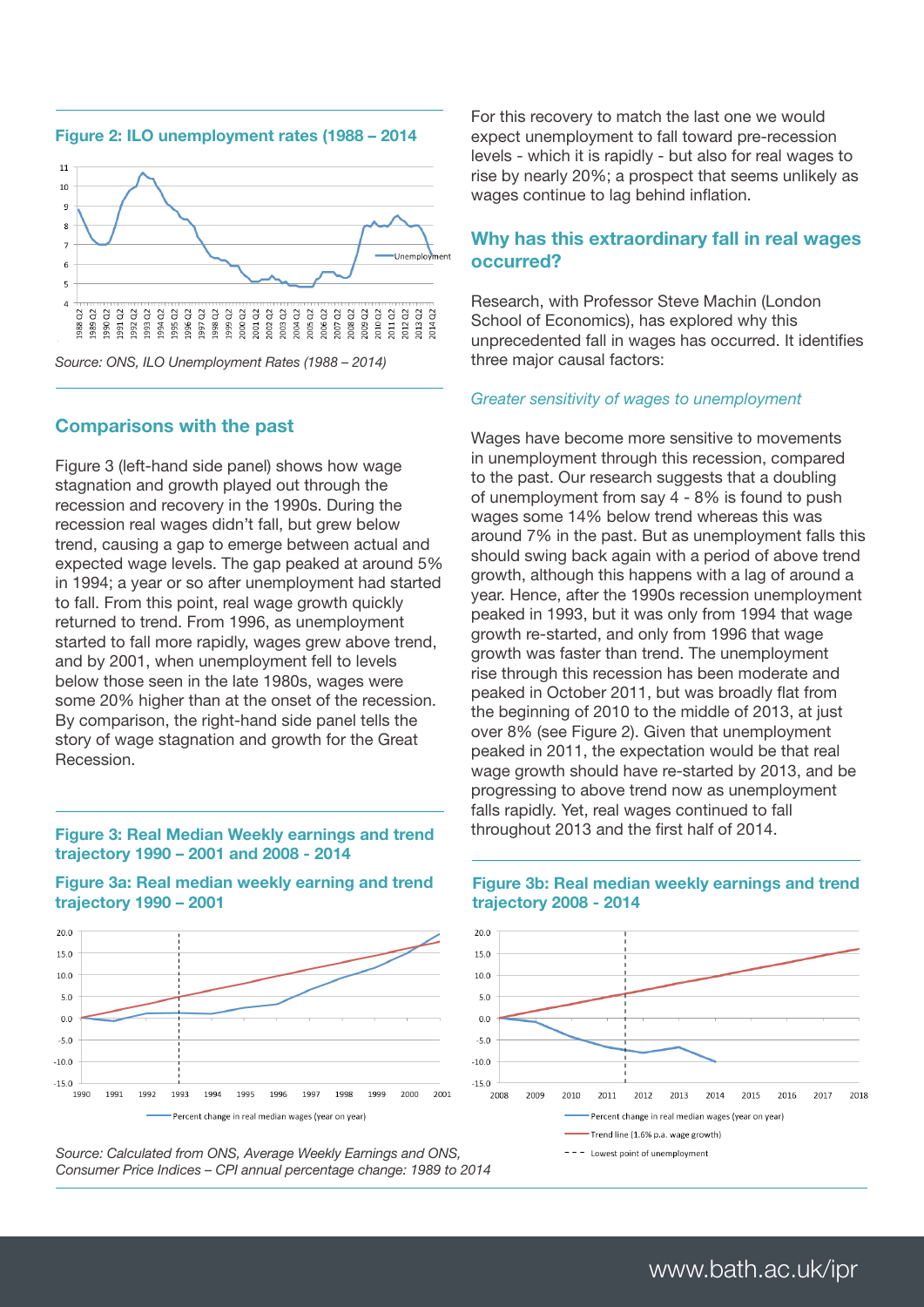#### *The importance of productivity growth*

The fact that wage recovery is well behind schedule is not in itself overwhelming evidence that underlying real wage growth is stagnant. Figure 4 makes a bigger point; that underlying trend earnings growth moves in line with improvements in economic efficiency as reflected in productivity. The figure shows that real total compensation (a broad measure of wages, including National Insurance and pension contribution costs paid by employers) closely tracks total productivity per hour. Productivity growth has been stalled at levels slightly below those of the prerecession peak of 2008 for six years, and the latest figures show that there is still no sign of an increase. Without the steady rate of 2% productivity growth per annum that Britain enjoyed prior to the crash, there will not be any sustained rise in real wages.

#### *De-coupling of wages from productivity*

Figure 4 also charts two other measures of wages. The first is average wages per hour (a measure that excludes the non-labour costs included in total compensation). Average wages have been growing slightly slower than productivity since the early 2000s. The lower line is median wages per hour (the hourly wage received by the typical British worker). Median wages have been growing below productivity since the early 1990s, and markedly so since the early 2000s. The growing gap between median wages and productivity suggests that ordinary British workers are no longer benefiting from improvements in economic efficiency in the economy. Rather the benefits of improving economic efficiency have gone to meeting firms' pension obligations, mostly to workers who are already retired (represented by the gap between total compensation and average earnings), and also to top earners, who have enjoyed very rapid wage growth and who drive the gap between average and median wages.

This 'de-coupling' of productivity from median earnings growth is a phenomenon the UK shares with the United States; where the extent of de-coupling has been so extreme that there have been no sustained increases in median hourly earnings for 30 years, despite a strong productivity performance.

In summary, the UK's unprecedented fall in real earnings reflects a higher sensitivity of wages to unemployment, a Europe-wide problem of poor productivity and a de-coupling of earnings from productivity, which is shared with the US. It appears that only Britain has combined all three of these factors at the same time.

Of course, these patterns are linked. Falling real wages combined with the difficulty of accessing investment loans from banks, has encouraged firms to use extra cheap workers rather than investing in capital. From 2008 to 2009, business investment fell by 14%, and has yet to recover this lost ground; creating flat productivity and the (relatively) good picture for employment. In turn, poor productivity performance offers little hope for a rise in real wages.



*Source: Median and mean real wages from New Earnings Survey/ Annual Survey of Hours and Earnings (GDP deflated). Labour productivity from ONS. Labour productivity is constructed as real GDP over total actual weekly hours worked. The GDP is published in the ONS Quarterly National Accounts and total actual weekly hours are calculated using the Labour Force Survey. Annual Compensation from ONS and OECD. Annual compensation is constructed as total compensation of employees (GDP deflated) over share of employment. Total compensation of employees is published in the ONS Quarterly National Accounts and share of employment (number of employees over total employment) is extracted from the OECD.* 

#### Figure 4: Labour productivity and annual compensation (mean and median wages)

l,